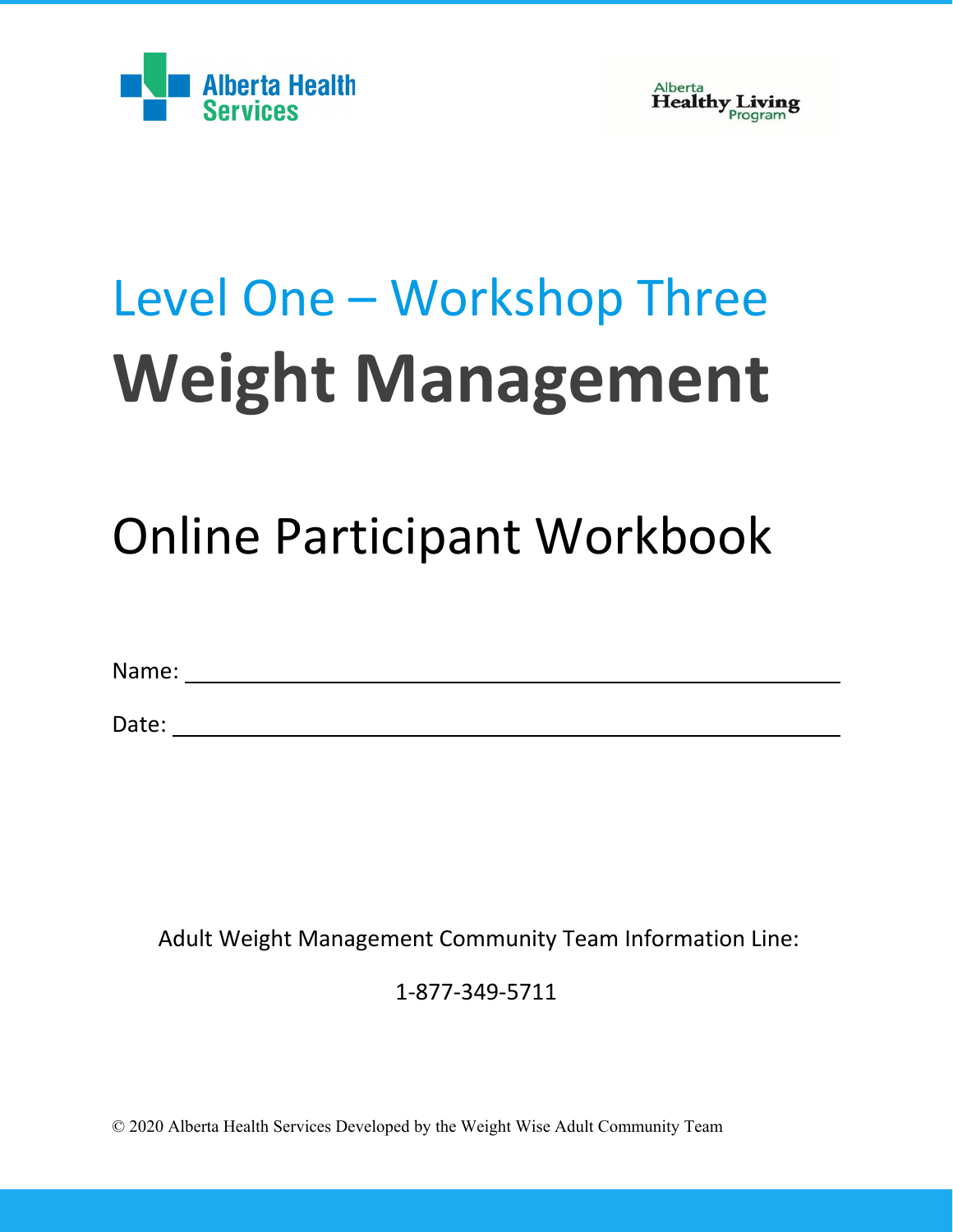

 ${\bf \text{Alberta}}$ <br> ${\bf \text{Healthy}}$   ${\bf \text{ Living}}$   ${\bf \text{Program}}$ 

## Today's Topics

Problem Solving **Habits** Eating Cues The Environment

## The Problem Solving Process

- 1. Identify the problem. What situations, circumstances, or settings create obstacles for you toward your chosen eating and physical activity behaviours?
- 2. List possible solutions to the problem. Use brainstorming to generate possible solutions to the problem.
- 3. Select one solution to try. Re-write your SMART goal.
- 4. Evaluate the success of your attempt.
- 5. If unsuccessful, try another solution. If you are out of solutions, use other resources. Be sure you identifies the problem correctly.

\_\_\_\_\_\_\_\_\_\_\_\_\_\_\_\_\_\_\_\_\_\_\_\_\_\_\_\_\_\_\_\_\_\_\_\_\_\_\_\_\_\_\_\_\_\_\_\_\_\_\_\_\_\_\_\_\_\_\_\_\_ \_\_\_\_\_\_\_\_\_\_\_\_\_\_\_\_\_\_\_\_\_\_\_\_\_\_\_\_\_\_\_\_\_\_\_\_\_\_\_\_\_\_\_\_\_\_\_\_\_\_\_\_\_\_\_\_\_\_\_\_\_ \_\_\_\_\_\_\_\_\_\_\_\_\_\_\_\_\_\_\_\_\_\_\_\_\_\_\_\_\_\_\_\_\_\_\_\_\_\_\_\_\_\_\_\_\_\_\_\_\_\_\_\_\_\_\_\_\_\_\_\_\_

**Hint: Don't keep telling yourself to "try harder" with solutions that aren't working. Don't let negative self-talk tell you that YOU are the problem.**

## **Problem Solving Activity**

1. What were your SMART goals last week?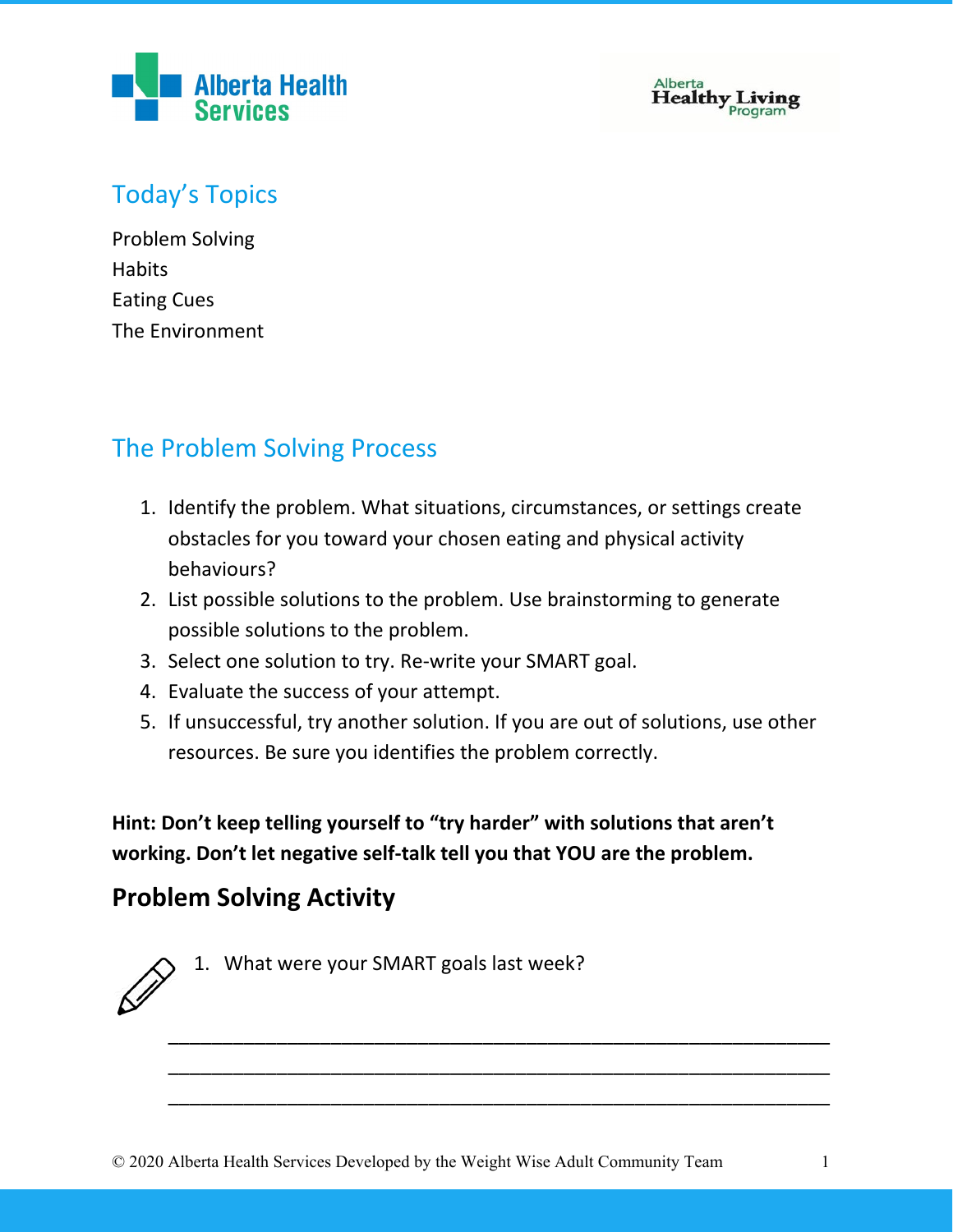



 $\overline{\phantom{a}}$  , where  $\overline{\phantom{a}}$  , where  $\overline{\phantom{a}}$ 

|  | 2. What went well? |  |
|--|--------------------|--|
|--|--------------------|--|

3. Barriers or difficulties from last week's SMART goals:

4. Possible solutions

What solution are you going to try?

"Anything worth doing is worth doing poorly until you learn to do it well." - Zig Ziglar

\_\_\_\_\_\_\_\_\_\_\_\_\_\_\_\_\_\_\_\_\_\_\_\_\_\_\_\_\_\_\_\_\_\_\_\_\_\_\_\_\_\_\_\_\_\_\_\_\_\_\_\_\_\_\_\_\_\_\_\_\_ \_\_\_\_\_\_\_\_\_\_\_\_\_\_\_\_\_\_\_\_\_\_\_\_\_\_\_\_\_\_\_\_\_\_\_\_\_\_\_\_\_\_\_\_\_\_\_\_\_\_\_\_\_\_\_\_\_\_\_\_\_

\_\_\_\_\_\_\_\_\_\_\_\_\_\_\_\_\_\_\_\_\_\_\_\_\_\_\_\_\_\_\_\_\_\_\_\_\_\_\_\_\_\_\_\_\_\_\_\_\_\_\_\_\_\_\_\_\_\_\_\_\_ \_\_\_\_\_\_\_\_\_\_\_\_\_\_\_\_\_\_\_\_\_\_\_\_\_\_\_\_\_\_\_\_\_\_\_\_\_\_\_\_\_\_\_\_\_\_\_\_\_\_\_\_\_\_\_\_\_\_\_\_\_

#### **Automatic Instinct versus Planned Action**

Living a healthy lifestyle is hard. We have evolved to want to avoid pain, seek pleasure, and take the path of least resistance. This preference for what feels best in the present is often not what leads us toward what we value in the future.

We can learn to over-ride these instincts and create healthy habits that lead us toward what matters to us. We do this by increasing our awareness of what cues our current behaviour, what motivates us to make change, how we can maximize our will power, develop new skills, and create opportunities to choose the healthy path toward the things we value.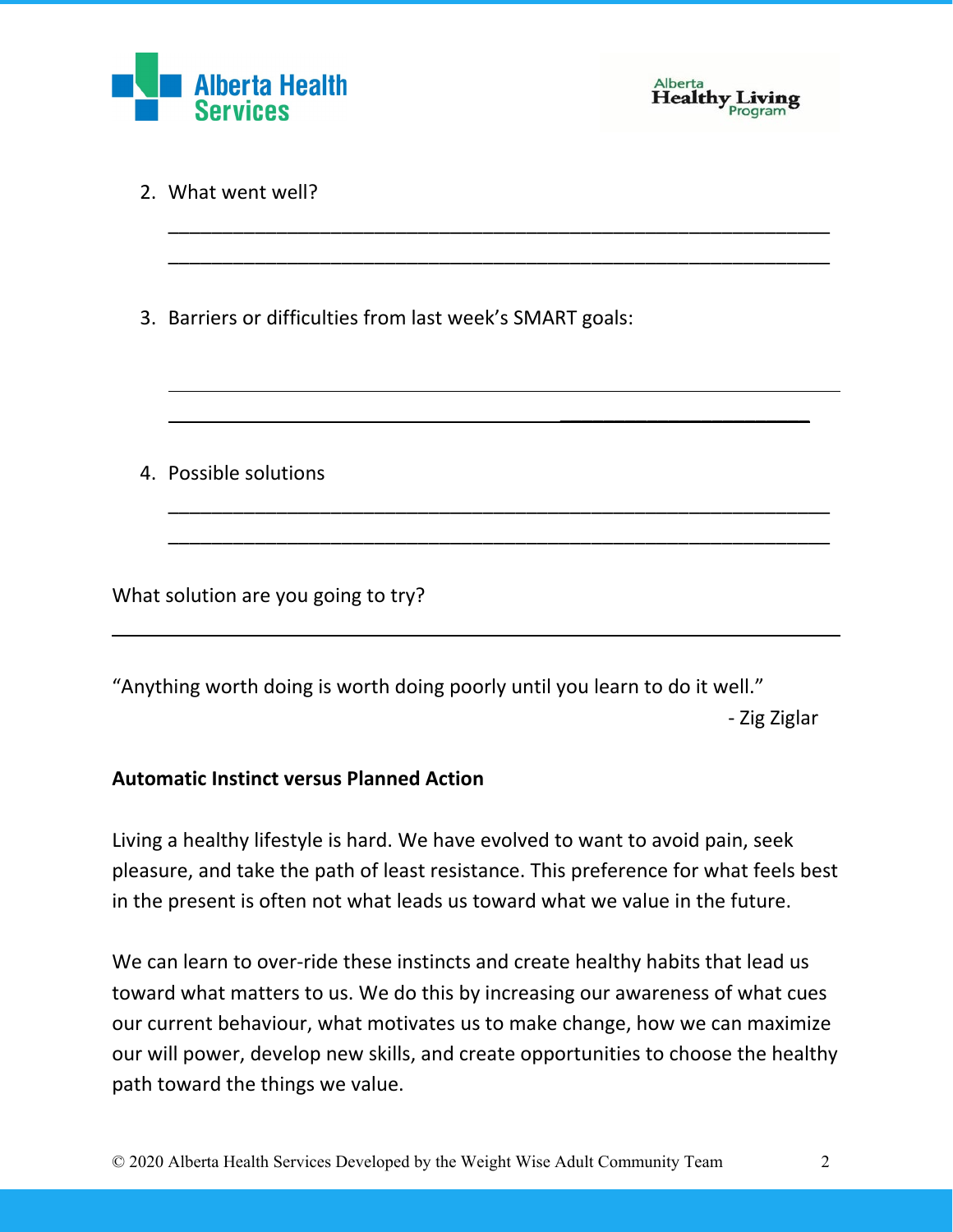





## Re-cap from week one:

What matters to you that decreased weight, improved health, or longevity will help you achieve or have more of (i.e. your values): \_\_\_\_\_\_\_\_\_\_\_\_\_\_\_\_\_\_\_\_\_\_\_\_\_\_\_

When you consider your current life, do you spend the amount of time, thought, or effort working toward this priority as you would really like?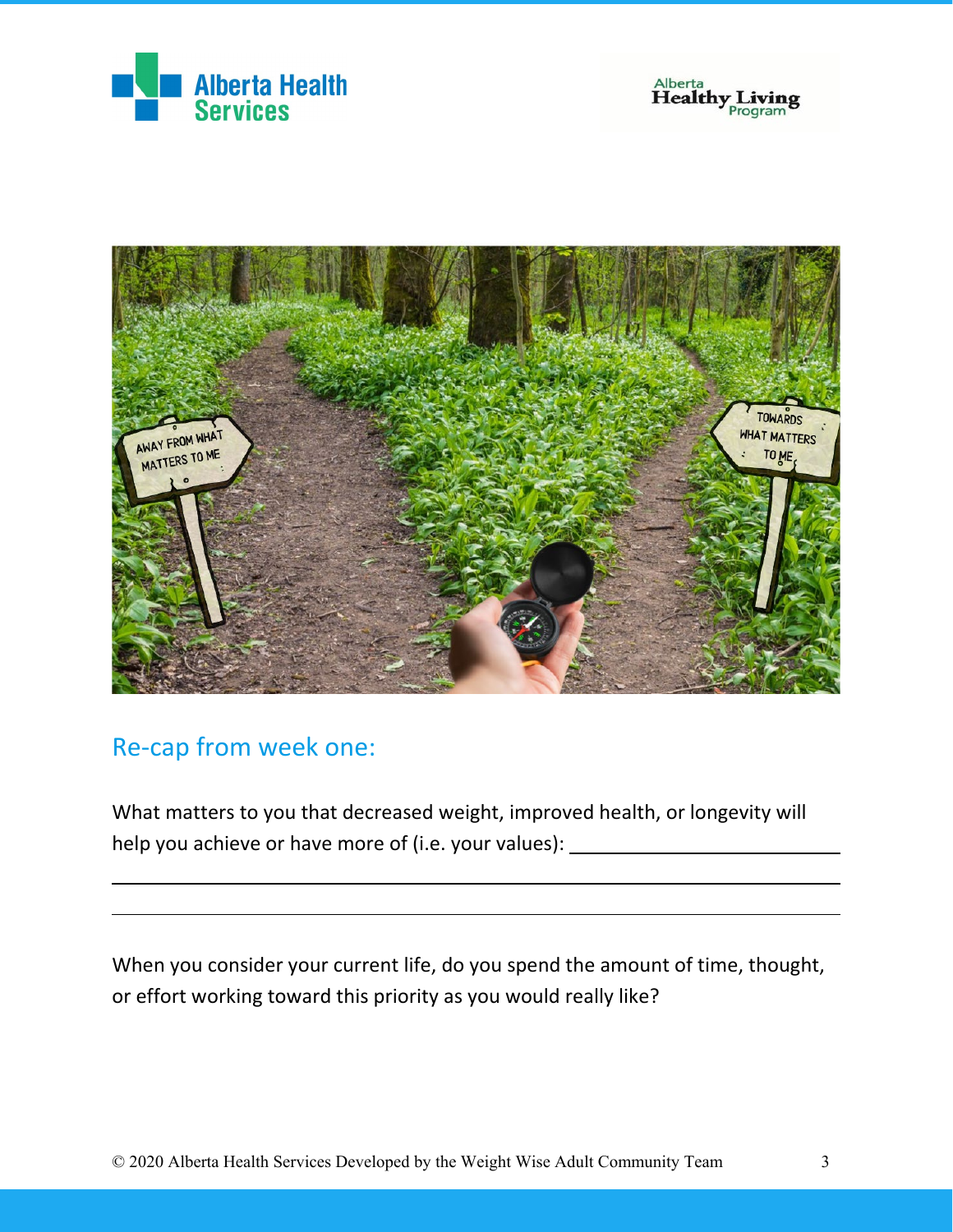



- 1. Which path do you spend most of your time on? The path toward what matters to you or away?  $80 - 20$ ?  $50 - 50$ ?
- 2. What health habits do you have that you want to keep?
- 3. What health habits would you like to develop?
- 4. What habits would you like to get rid of?
- 5. What do you value that makes difficult health habits worth it?

#### Procrastination

The one factor that seems to separate the good behaviours that we do easily from those we routinely put off doing is how good they feel. Part of our brain, the outer, reasoning part (the frontal lobe), is able to weigh the costs and benefits of a behaviour for us. It often comes to reasonable conclusions, like the cost of exercise is worth the benefits.

It's that more ancient part of our brain, the cave man brain that only seems to care about right now.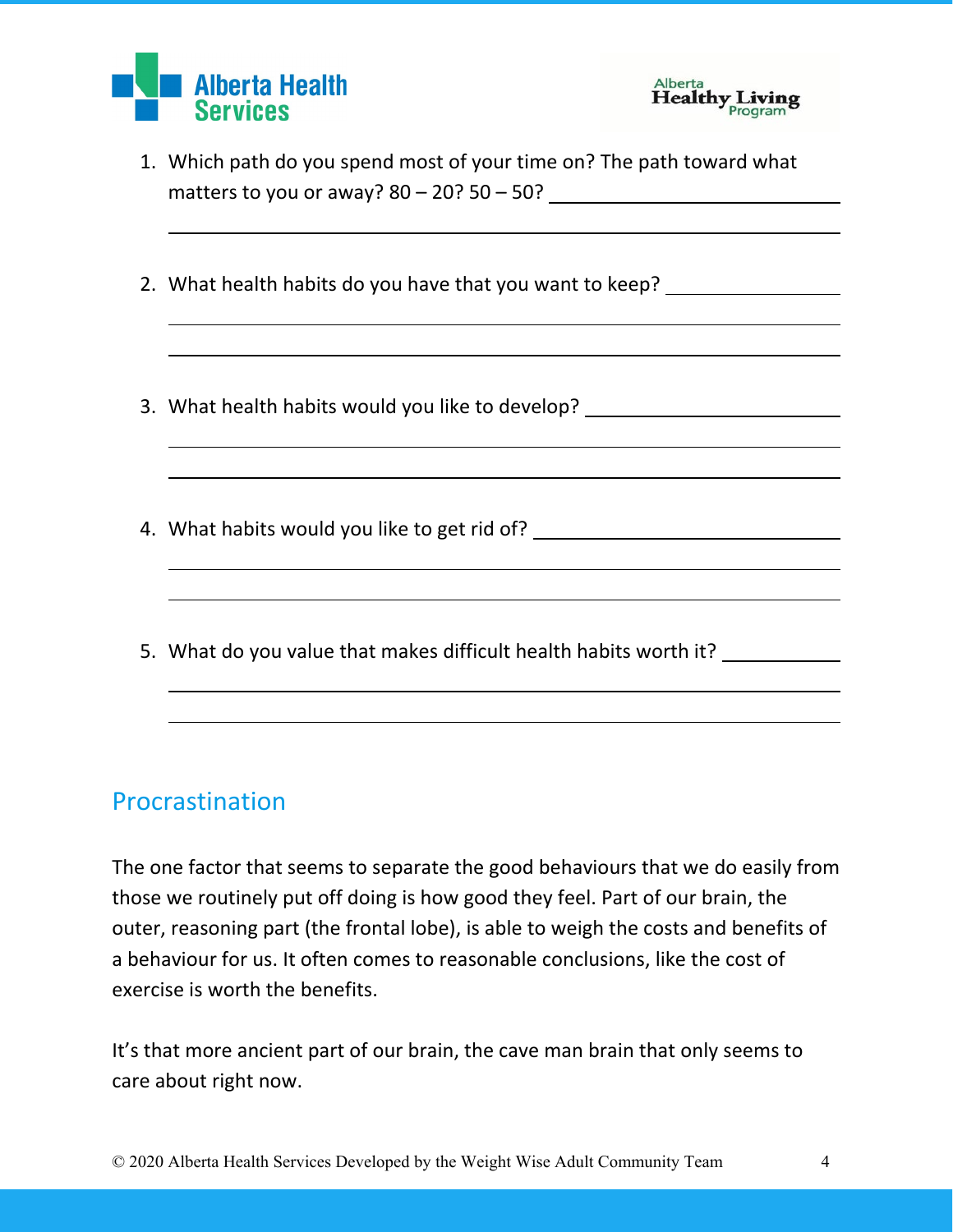



Can you think of something you procrastinate about?

## **Motivation**

Motivation is a reason for doing something or a feeling of enthusiasm, interest, or commitment that makes somebody do something.

Like all feelings motivation comes and goes. This is where willpower or selfcontrol comes in.

Ways to remind yourself of your personal reasons for making changes:

## **Willpower**

Willpower is a source of energy that can be used when we don't have feelings of motivation.

It is like a muscle – it can be fatigued as we use it throughout the day, but it can also be strengthened to increase our stamina.

Strategies to strengthen our willpower include: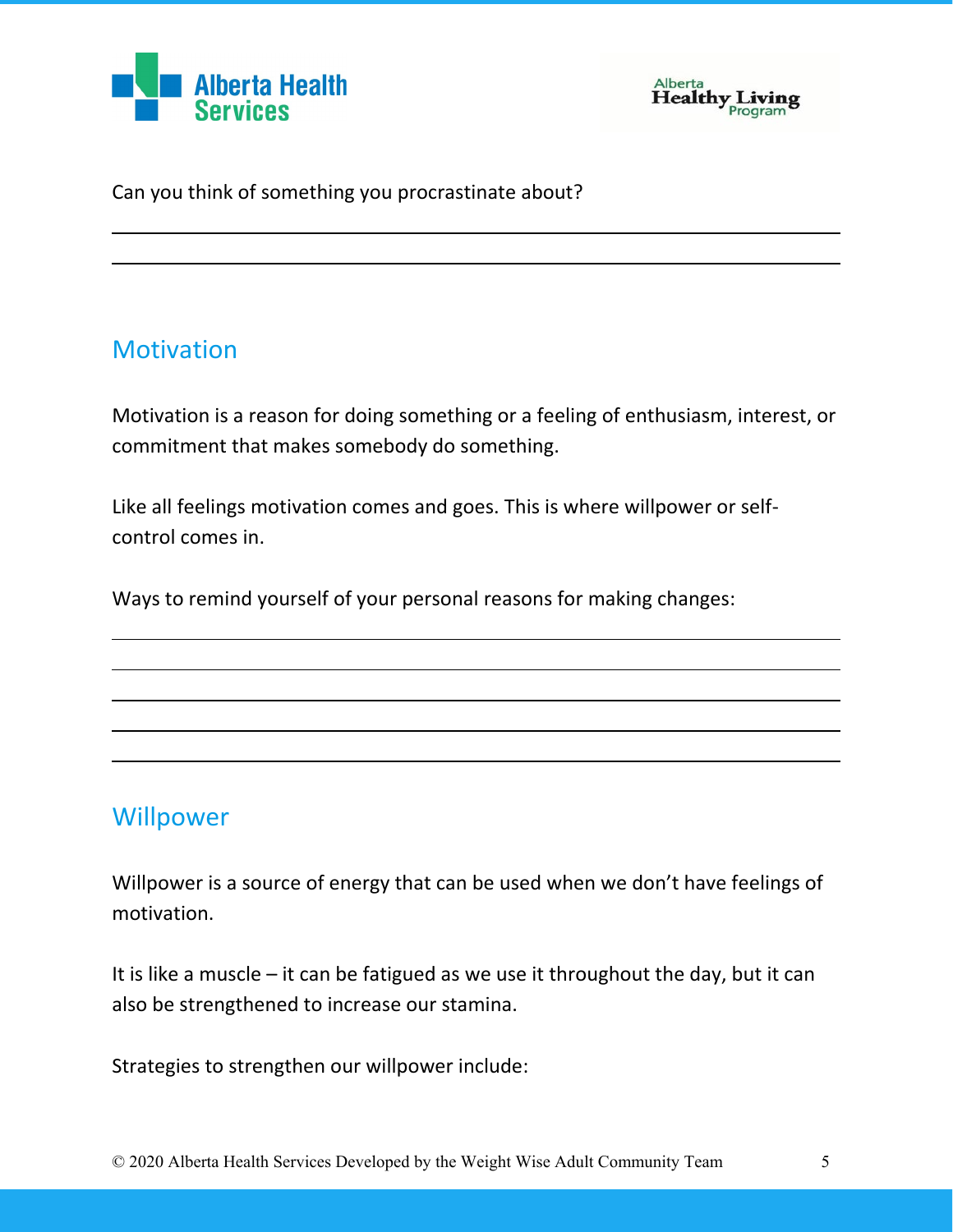



- a. Setting a **long term goal** based on our values/what matters to us.
- b. Making a **pre-commitment**, such as announcing your goal publically or committing to pay something to someone if you don't follow through on a goal.
- c. **Decreasing decision fatigue** by making many daily decisions into habits to decrease how often you need to use your willpower muscle.
- d. **Temptation bundling** pair something that is hard to do with something you really enjoy.
- e. Mentally **reviewing past successes**.
- f. **Do instead** goals-a positive alternative behaviour to what you want to avoid doing

## The Environment

#### **Brainstorm Activity**

Your environmental eating cues:

How can we control environmental cues we find problematic for us?

 $\mathcal{L}$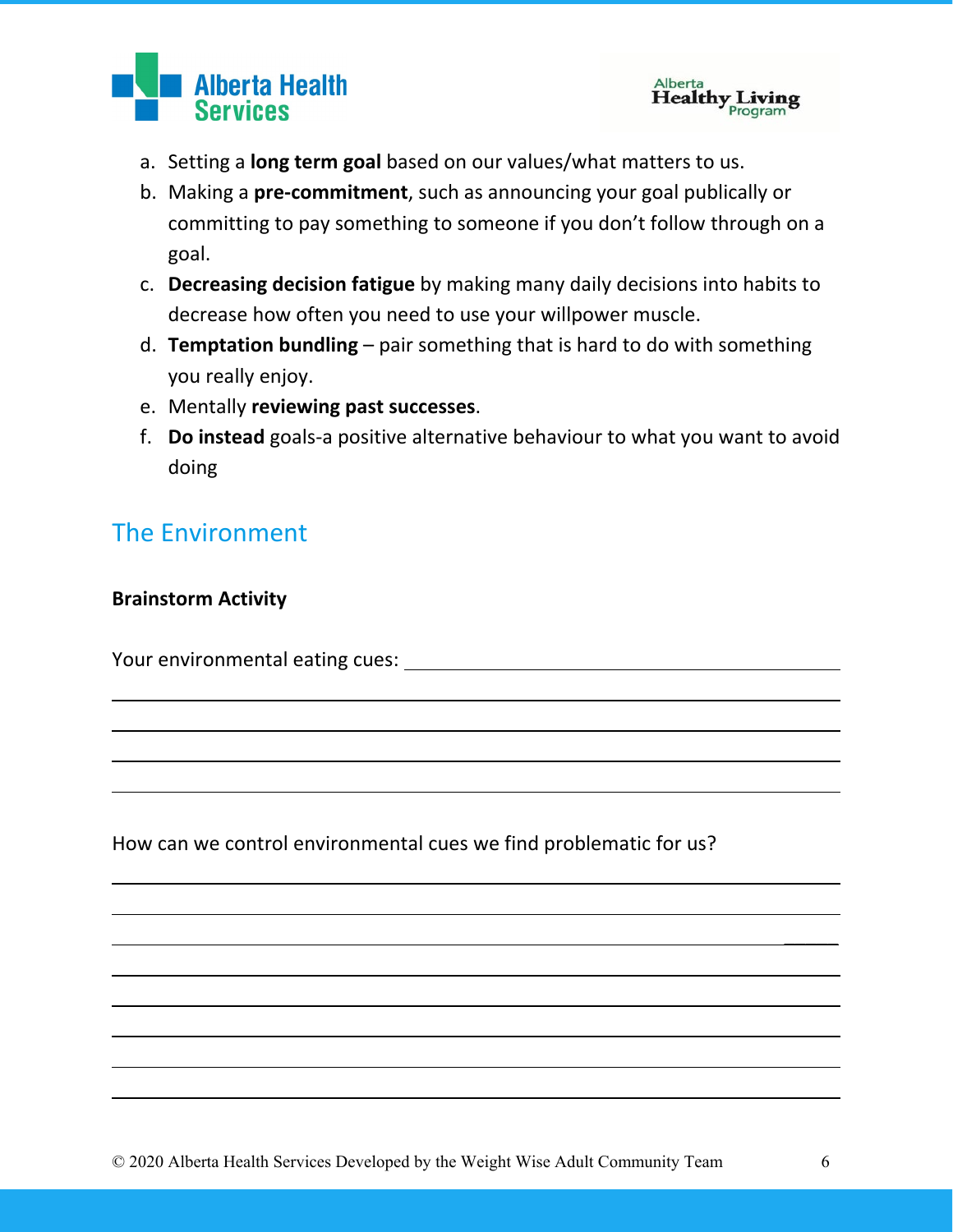



#### Developing New Habits

#### **Motivation is what gets you started – habit is what keeps you going.**

Habit learning is cue dependent. A new habit takes between  $\qquad$  and  $\qquad$  days to develop. The average is  $\qquad$  days but it can vary.

Habits give us some control over our lives and help us overcome a fundamental human problem. The problem with most behaviour change is that our immediate goals and rewards are often things that are not good for us. They are things that reward the ancient pleasure seeking, pain avoiding part of the brain. It's down the line that we get the benefit of making healthy choices.

So if we have to control ourselves because we want the benefits of better health, weight loss, or longevity then we must value that over immediate rewards.

Developing habits helps us conserve willpower, which is needed to change behaviour.

#### **Steps to creating a new habit:**

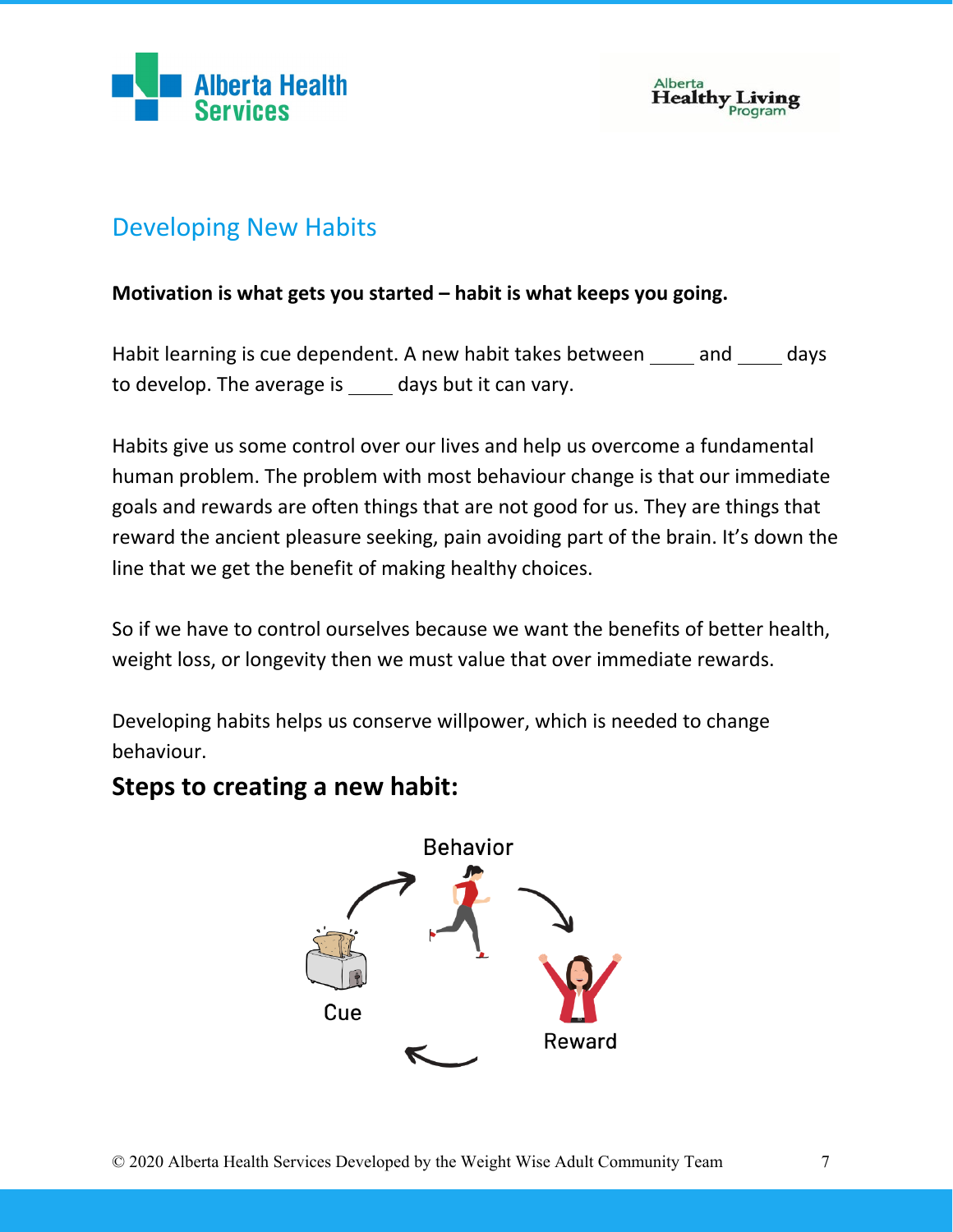



**Step One:** Choose what new behaviour you would like to turn into a habit.

**Step Two:** Choose a simple cue to start the behaviour.

**Step Three:** Choose a non-food reward that you will give yourself each time you complete the behaviour.



## Skill Building

| When                                                         | $(cue - can be a time)$     |
|--------------------------------------------------------------|-----------------------------|
| place, being with a certain person, an activity, or emotion) |                             |
| I will                                                       | $($ routine – the behaviour |
| you want to become a habit)                                  |                             |

Because it provides me with (reward).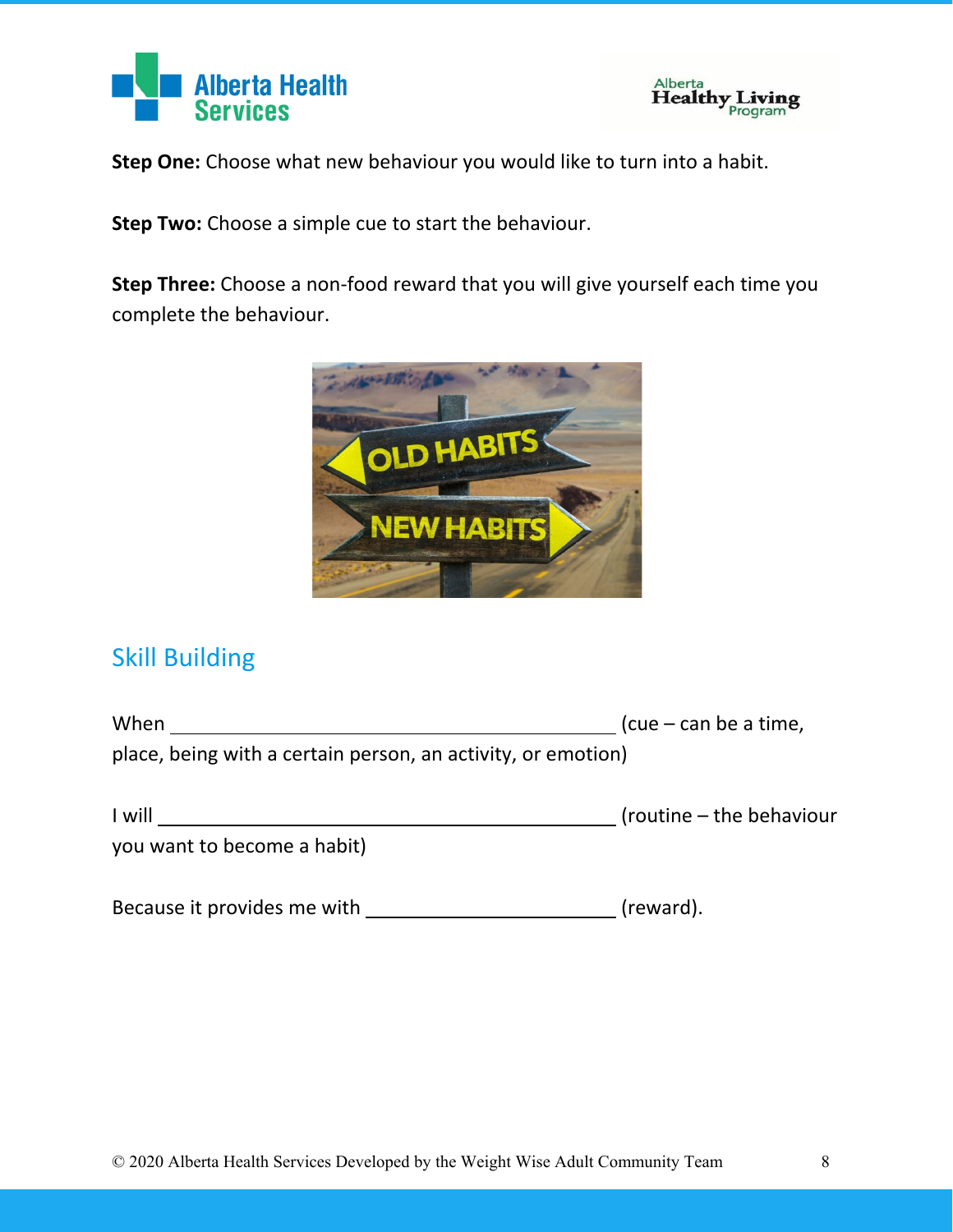



## Changing Unhelpful Habits

**Step One – discovering the cue.** What is cueing the behaviour? Again, it could be a time, place, a certain person, an activity, or an emotion. Look for what stays the same every time you feel the urge to do the behaviour.

**Step Two – discover the reward.** What are you getting out of this behaviour? Are there other behaviours that would get you this reward? What does the behaviour improve?

**Step Three – substitute a new, healthier behaviour.** See if it gets you the same reward.

Alternately, can you get rid of the cue so the behaviour is not triggered?

## SMART Goal for your Food Environment

| Specific action-<br><u> Letting and the contract of the contract of the contract of the contract of the contract of the contract of the contract of the contract of the contract of the contract of the contract of the contract o</u> |  |
|----------------------------------------------------------------------------------------------------------------------------------------------------------------------------------------------------------------------------------------|--|
|                                                                                                                                                                                                                                        |  |
| Measureable-how much, how often-<br>Measureable-how much, how often-                                                                                                                                                                   |  |
|                                                                                                                                                                                                                                        |  |
| Rewarding: link to values-<br><u>Links and the set of the set of the set of the set of the set of the set of the set of the set of the set of the set of the set of the set of the set of the set of the set of the set of the set</u> |  |
| Non-food reward to follow action-<br>Non-food reward to follow action-                                                                                                                                                                 |  |
| Timely-start date, re-evaluation date-                                                                                                                                                                                                 |  |
| One thing to increase motivation or willpower-                                                                                                                                                                                         |  |